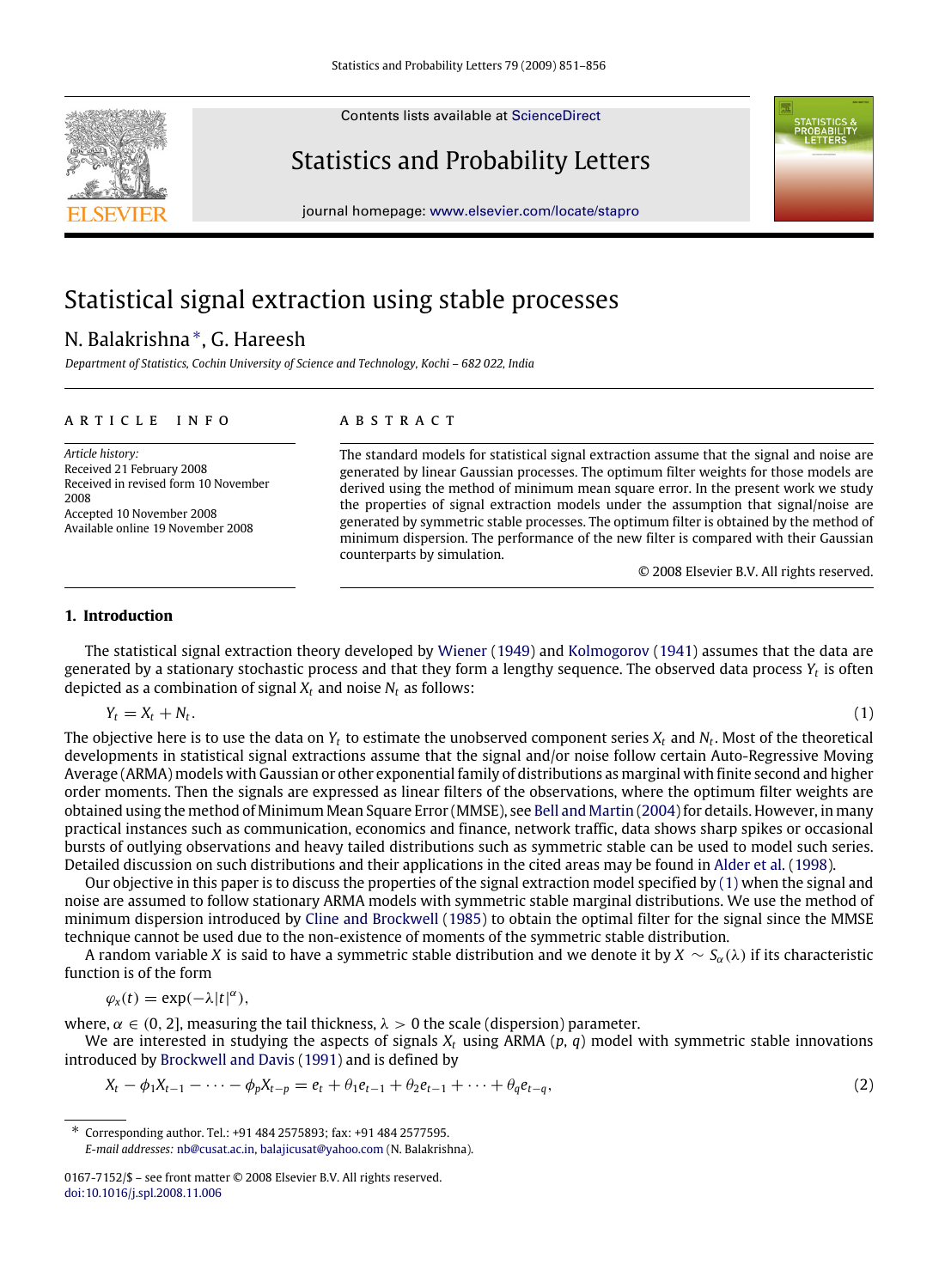where  $\{e_t\}_{t=-\infty}^{\infty}$  is an iid sequence of random variables and the polynomials

<span id="page-1-2"></span>
$$
\phi(B) = 1 - \phi_1 B - \phi_2 B^2 - \dots - \phi_p B^p \quad \text{and} \quad \theta(B) = 1 + \theta_1 B + \theta_2 B^2 + \dots + \theta_q B^q,\tag{3}
$$

satisfy the condition  $\phi(B)\theta(B) \neq 0$  such that  $|B| \leq 1$ , where *B* is the shift operator defined as  $B^kX_t = X_{t-k}$ . The polynomial  $\phi$ (*B*) is the auto-regressive operator and  $\theta$ (*B*) is the moving average operator. It follows that [\(2\)](#page-0-2) has a unique stationary solution as discussed in [Cline](#page-5-4) [and](#page-5-4) [Brockwell](#page-5-4) [\(1985\)](#page-5-4), namely

<span id="page-1-4"></span>
$$
X_t = \sum_j \psi_j e_{t-j}.\tag{4}
$$

The weights  $\{\psi_j\}$  are determined by comparing the coefficients of  $B^j$  in the power series expansion  $\sum_j\psi_jB^j=\frac{\theta(B)}{\phi(B)},|B|\leq 1.$ 

If  $e_t$  has finite variance, predictors  $\hat{X_t}$  are determined by minimizing  $E(X_t-\hat{X_t})^2$ , the expected squared error. For processes with infinite variance however, an alternative criterion such as minimum dispersion for selection of the best predictor is needed, which we discuss in Section [3.](#page-1-0)

Section [2](#page-1-1) introduces the mathematical representation of signal and noise processes. Section [3](#page-1-0) includes the minimum dispersion signal extraction criteria and we discuss how symmetric stable distribution can be embedded into this frame work. Section [4](#page-2-0) derives a finite length filter using the state space form of the model. Section [5](#page-3-0) contains some simulation results.

#### <span id="page-1-1"></span>**2. Statistical models for signal extraction**

Suppose that an observed stationary linear time series {*Yt*} can be written using [\(1\)](#page-0-1) with *X<sup>t</sup>* and *N<sup>t</sup>* following the ARMA models of the type

<span id="page-1-5"></span>
$$
\begin{aligned} \n\phi(B)X_t &= \theta(B)a_t, \\ \n\phi(B)N_t &= \theta(B)b_t, \n\end{aligned} \tag{5}
$$

where  $\phi(B)$  and  $\theta(B)$  are the polynomials defined by [\(3\).](#page-1-2) We assume that  $\{a_t\}$  and  $\{b_t\}$  are mutually independent symmetric stable noise processes with scale parameters  $\lambda_a$  and  $\lambda_b$  respectively. This in turn implies that  $X_t$  and  $N_t$  are independent. Our objective is to obtain an estimate  $\hat{X}_t$  of  $X_t$  and  $\hat{N}_t$  of  $N_t$  by filtering  $Y_t$  as

<span id="page-1-3"></span>
$$
\hat{X}_t = W(B)Y_t, \n\hat{N}_t = (1 - W(B))Y_t,
$$
\n(6)

where  $W(B) = \sum_j w_j B^j$ . We summarize the above discussion in the following proposition.

**Proposition 2.1.** Suppose that an unobserved series {Y<sub>t</sub>} has the representation: Y<sub>t</sub> = X<sub>t</sub> + N<sub>t</sub>. If we estimate X<sub>t</sub> by  $\hat{X}_t$  of the form [\(6\)](#page-1-3)*, the estimation error is given by*

<span id="page-1-6"></span>
$$
\zeta_t = W(B)X_t - (1 - W(B))N_t. \tag{7}
$$

*The two components of* ζ*<sup>t</sup> are mutually independent if and only if the components of Y<sup>t</sup> are mutually independent.*

#### <span id="page-1-0"></span>**3. Minimum dispersion criteria for signal estimation**

Signal extraction procedure consists of finding an optimal filter which minimizes the signal extraction error. In finite variance case optimal filter is the one which minimizes the MSE where as in symmetric stable process we propose minimum dispersion criteria. When ζ*<sup>t</sup>* has a symmetric stable distribution, the minimization of error dispersion is equivalent to minimization of the scale parameter of the error distribution (see [Brockwell](#page-5-5) [and](#page-5-5) [Davis](#page-5-5) [\(1991\)](#page-5-5)). Thus if  $e_t$ 's are iid symmetric<br>stable random variables with index  $\alpha$  and if  $\sum_{j=-\infty}^{\infty}|\beta_j|^{\alpha}<\infty$ , then  $Y=\sum_{j=-\infty}^$ 

<span id="page-1-7"></span>
$$
disp(Y) = \sum_{j=-\infty}^{\infty} |\beta_j|^{\alpha}.
$$
 (8)

Theorem 1.1 by [Cline](#page-5-4) [and](#page-5-4) [Brockwell](#page-5-4) [\(1985\)](#page-5-4) indicates that the prediction error dispersion is roughly proportional to the probability of a large prediction error. From [\(4\)](#page-1-4) and [\(5\)](#page-1-5) we can write the moving average representation for the signal and noise respectively as

$$
X_t = \sum_{j=0}^{\infty} \psi_j^x a_{t-j}, \qquad N_t = \sum_{j=0}^{\infty} \psi_j^n b_{t-j},
$$

where  $\psi_j^x$  and  $\psi_j^n$  are the weights obtained for  $X_t$  and  $N_t$  respectively.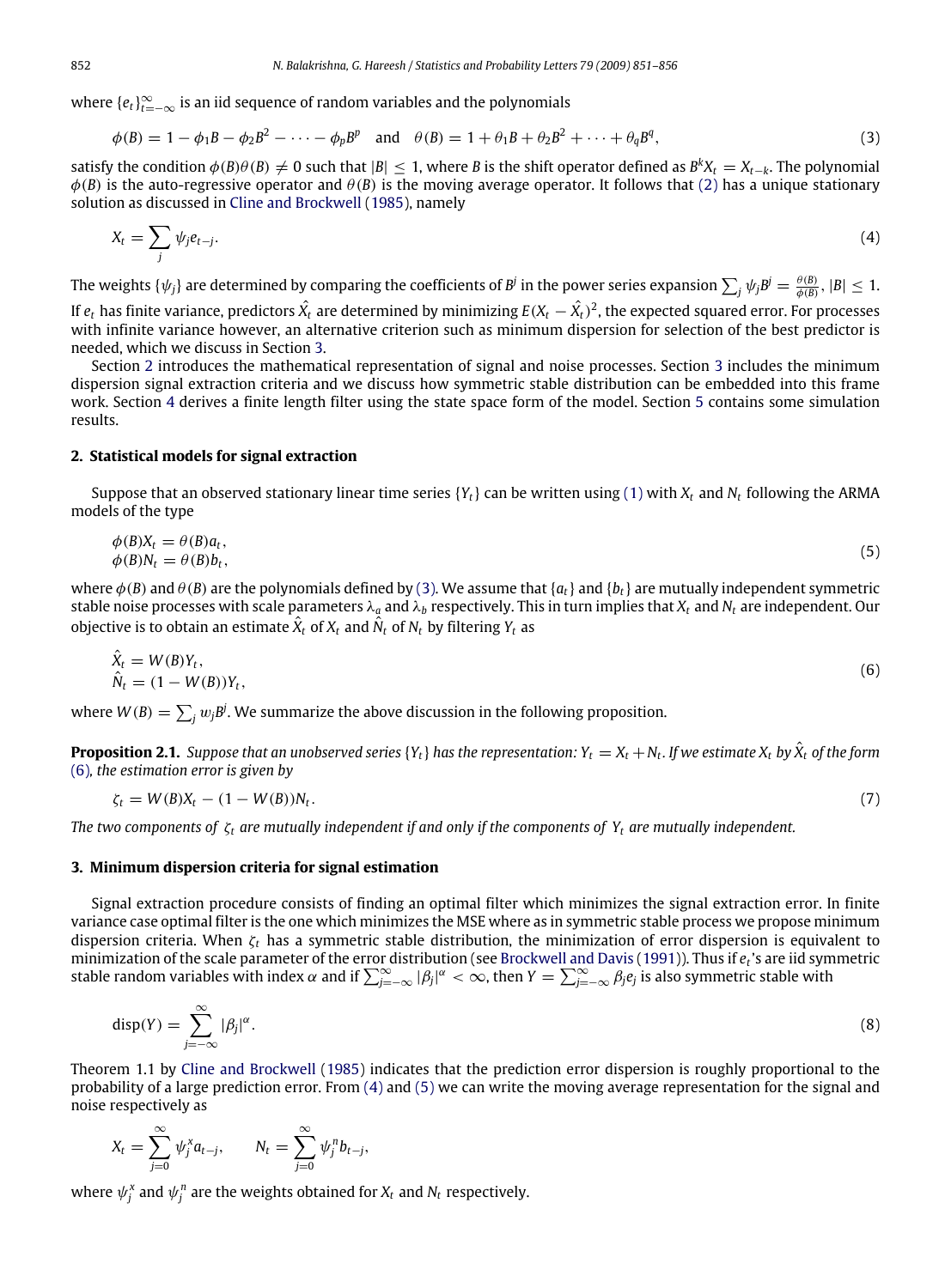Thus by [\(7\),](#page-1-6) the error process is

$$
\zeta_t = \sum_{j=0}^{\infty} \left( \sum_{k=0}^{j} w_k \psi_{j-k}^{x} - \psi_j^{x} \right) a_{t-j} + \sum_{j=0}^{\infty} w_k \psi_{j-k}^{n} b_{t-j}.
$$

Using [\(8\)](#page-1-7) and the distributional properties of  $a_t$  and  $b_t$  we can show that the dispersion of the error process is

<span id="page-2-1"></span>
$$
\text{Disp}(\zeta_t) = \sum_{j=0}^{\infty} \left| \sum_{k=0}^{j} w_k \psi_{j-k}^x - \psi_j^x \right|^{\alpha} \lambda_a + \sum_{j=0}^{\infty} \left| \sum_{k=0}^{j} w_k \psi_{j-k}^n \right|^{\alpha} \lambda_b.
$$
\n(9)

Finding optimal filter is equivalent to finding the weights  $w_k$  in  $W(B)$  which minimizes [\(9\).](#page-2-1) In general the solution does not have a closed form, but it gives some satisfactory results for some special cases. For this, however, we need the following Theorem.

**Theorem 3.1.** For  $1 < \alpha < 2$ , the optimal filter weights,  $\{w_i\}$  which minimizes [\(9\)](#page-2-1), is the solution of the system of equations,

<span id="page-2-2"></span>
$$
\frac{\partial \text{Disp}(\zeta_t)}{\partial w_k} = 0, \quad k = 0, 1, 2, \dots
$$
\n<sup>(10)</sup>

*When*  $\alpha \leq 1$ *, general expressions do not exist.* 

**Proof.** The proof follows from Lemma 3.1 of [Cline](#page-5-4) [and](#page-5-4) [Brockwell](#page-5-4) [\(1985\)](#page-5-4). □

From the above discussion it is clear that, we have to adopt some numerical methods for getting optimum filter weights and the signal estimate. This filter reduces to Gaussian Filter when  $\alpha = 2$  and the details on the latter may be found in [Cline](#page-5-4) [and](#page-5-4) [Brockwell](#page-5-4) [\(1985\)](#page-5-4).

The semi-infinite filter discussed so far in this section may be generalized to doubly infinite and asymmetric filters studied in the literature. The former uses future as well as the past of  ${Y_t}$  for estimating  $X_t$  but the latter filter estimates  $X_t$  based on given data  $Y_u$  up through  $u = t - m$ , for finite *m*. In order to apply this method we can modify our filter as:

$$
W(B) = \sum_{-m}^{\infty} w_j B^j.
$$

∂Disp(ζ*t*)

Similar to [\(10\)](#page-2-2) the optimum filter minimizes the dispersion of error process,

<span id="page-2-3"></span>
$$
Disp(\zeta_t) = \sum_{j=-m}^{\infty} \left| \sum_{k=-m}^{j} w_k \psi_{j-k}^x - \psi_j^x \right|^{\alpha} \lambda_a + \sum_{j=-m}^{\infty} \left| \sum_{k=-m}^{j} w_k \psi_{j-k}^n \right|^{\alpha} \lambda_b.
$$
 (11)

Doubly infinite filter is a symmetric filter, which can be obtained by letting  $m \to \infty$ .

When  $\alpha = 2$  the error dispersion in [\(11\)](#page-2-3) reduces to the mean square error and the optimal filter reduces to the asymmetric Wiener–Kolmogorov filter (see [Bell](#page-5-2) [and](#page-5-2) [Martin](#page-5-2) [\(2004\)](#page-5-2)).

#### <span id="page-2-0"></span>**4. State space representation and Kalman–Levy filtering**

So far we have discussed the infinite length filter, but in practice we have only finite length of observations. In this section we introduce a finite length filtering algorithm based on state space representation and Kalman–Levy filtering. This can be considered as an improvement over the stable filter defined in Section [3.](#page-1-0) The classical approach of Kalman filtering assumes that the underlying models are linear and the innovations are Gaussian. Kalman–Levy filter is a generalized version of Kalman filter for heavy tailed processes. In the present section we discuss the finite length signal extraction filter for such processes with symmetric stable noise. A linear dynamic system of state variable *x<sup>t</sup>* can be represented as

$$
x_{k+1} = Z_k x_k + \eta_k, \quad k = 0, 1, \dots,
$$
\n(12)

and the observations  $y_k$  follow the equation:

<span id="page-2-5"></span><span id="page-2-4"></span>
$$
y_k = T_k x_k + \varepsilon_k, \tag{13}
$$

where  $\{Z_k\}$  and  $\{T_k\}$  are assumed to be known sequences of real numbers. Further we assume that the dynamic noise  $\{\eta_k\}$  and the observational noise  $\{\varepsilon_k\}$  are mutually independent iid symmetric stable sequences with scale factors  $\lambda^\eta$  and λ<sup>ε</sup> respectively. For 1 < α ≤ 2, the predictor of the state variable is defined as  $x_{k|k-1} = E(x_k|y_{k-1})$  and the filter is  $x_{k|k} = E(x_k|y_k)$ . The Kalman–Levy filtering algorithm by [Sornette](#page-5-6) [and](#page-5-6) [Ide](#page-5-6) [\(2001\)](#page-5-6) provides a sequential procedure for estimating the unobserved state variable *x<sup>t</sup>* and the solution is obtained by sequential prediction and filtering as

<span id="page-2-6"></span>
$$
x_{k|k-1} = Z_{k-1}x_{k-1|k-1}, \tag{14}
$$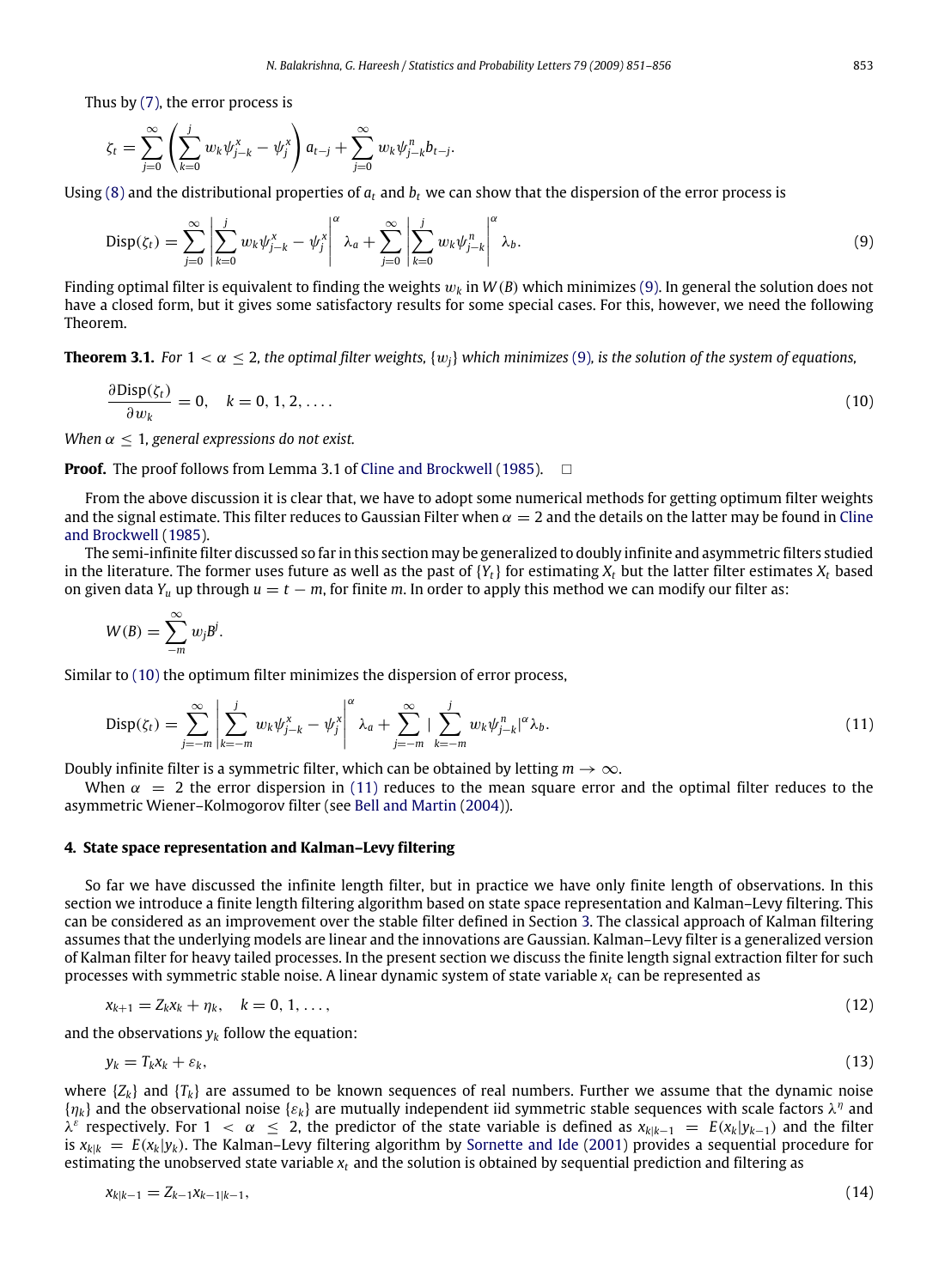which determines the forecast of  $x_k$  from a given initial condition  $x_{0|0}$ . The forecast is based on the filtering performed at the previous step. This forecast is then used to find a new filter *xk*|*<sup>k</sup>* which will be mixed with the observed information *y<sup>k</sup>* and given by

<span id="page-3-3"></span>
$$
x_{k|k} = x_{k|k-1} + K_k(y_k - T_k x_{k|k-1}),
$$
\n(15)

where *K<sup>k</sup>* is called the Kalman–Levy gain which is obtained by minimizing the scale factor of the filtering error process and is given by  $K_k = T_k^{-1}/\left(1+(\Delta_k)^{\alpha/(\alpha-1)}\right)$ , with modified relative error ratio,  $\Delta_k = (\lambda_k^{\varepsilon})^{1/\alpha}/\left[T_k(\lambda_{k|k-1})^{1/\alpha}\right]$ .

From the models  $(12)$  and  $(13)$  the finite length filter may be defined as

<span id="page-3-1"></span>
$$
\hat{x}_n = w_0 + \sum_{j=1}^n w_j Y_j,\tag{16}
$$

where  $w_i$ ,  $j = 0, 1, 2, \ldots, n$  are the filter weights whose expressions are to be obtained using Kalman–Levy filter. In this case the signal extraction problem can be divided into that of prediction and filtering. Under the prediction problem we estimate the future state of the signal from a given initial value and the observed signal. The Kalman–Levy predictor for the models [\(12\)](#page-2-4) and [\(13\)](#page-2-5) is given by [\(14\)](#page-2-6) and may be expressed as

<span id="page-3-2"></span>
$$
x_{k+1|k} = \sum_{j=1}^{n} L_j K_j y_j + L_0 x_{1|0}, \tag{17}
$$

where,  $L_n = 1$ ,  $L_j = N_n N_{n-1} \dots N_{j+1}$ , with  $N_j = Z_j - K_j T_j$ ,  $j = 0, 1, 2, \dots, n-1$ .

Comparing [\(16\)](#page-3-1) and [\(17\)](#page-3-2) we get,  $w_j = L_j K_j$  for  $j = 1, 2, ..., n$  and  $w_0 = L_0 x_{1|0}$ .

The filtering problem deals with the estimation of the present state of the signal from a given initial condition and the observed signal at that time. As before the Kalman–Levy filter for the model [\(12\)](#page-2-4) and [\(13\)](#page-2-5) given by [\(15\)](#page-3-3) may be written as

$$
x_{k|k} = \sum_{j=1}^{n} L_j K_j y_j + L_0 x_{1|0}, \tag{18}
$$

where,  $L_n = 1$ ,  $L_{n-1} = I - K_n T_n$  and  $L_j = L_{n-1} N_{n-1} \ldots N_{j+1}$ ,  $j = 0, 1, 2, \ldots, n-2$ ,  $N_j = Z_j - K_j T_j$ , then comparing [\(16\)](#page-3-1) and [\(18\)](#page-3-4) we get  $w_j = L_j K_j$  for  $j = 1, 2, ..., n$  and  $w_0 = L_0 x_{1|0}$ .

**Remark.** The finite length filter discussed above can be extended to the case of multivariate filter and predictor with appropriate modifications of [Sornette](#page-5-6) [and](#page-5-6) [Ide](#page-5-6) [\(2001\)](#page-5-6). State space representation of model [\(1\)](#page-0-1) can be used to extract the signal and noise defined in [\(5\)](#page-1-5) by applying the multivariate filter and predictor.

#### <span id="page-3-0"></span>**5. Simulation**

Suppose that an observed time series *Y<sup>t</sup>* evolves according to Eq. [\(1\)](#page-0-1) and the unobserved signal *X<sup>t</sup>* , is a moving average process which can be represented as follows:

$$
X_t = a_t + \theta_1 a_{t-1} + \cdots + \theta_q a_{t-q}.
$$

<span id="page-3-5"></span>Also assume that  $a_t\sim S_\alpha(\lambda_a)$  and  $N_t\sim S_\alpha(\lambda_e)$  where  $\lambda_a,\lambda_e$  are respectively the dispersion parameter of  $a_t$  and  $N_t$ . Our main objective is to extract the signal *X<sup>t</sup>* from the given observed signal *Y<sup>t</sup>* . This problem can be solved by applying the methods discussed in Section [3.](#page-1-0) We simulate the above model by taking  $q = 4$ , and  $\theta_1 = 0.7$ ,  $\theta_2 = 0.4$ ,  $\theta_3 = 0.2$ ,  $\theta_4 = 0.1$ ,  $\alpha = 1.5$ ,  $\lambda_a = 5$ ,  $\lambda_e = 3$ . The symmetric stable innovation sequences { $a_t$ } and { $N_t$ } are generated using the algorithm given by [Alder](#page-5-3)

<span id="page-3-4"></span>

**Fig. 1.** Signal extraction.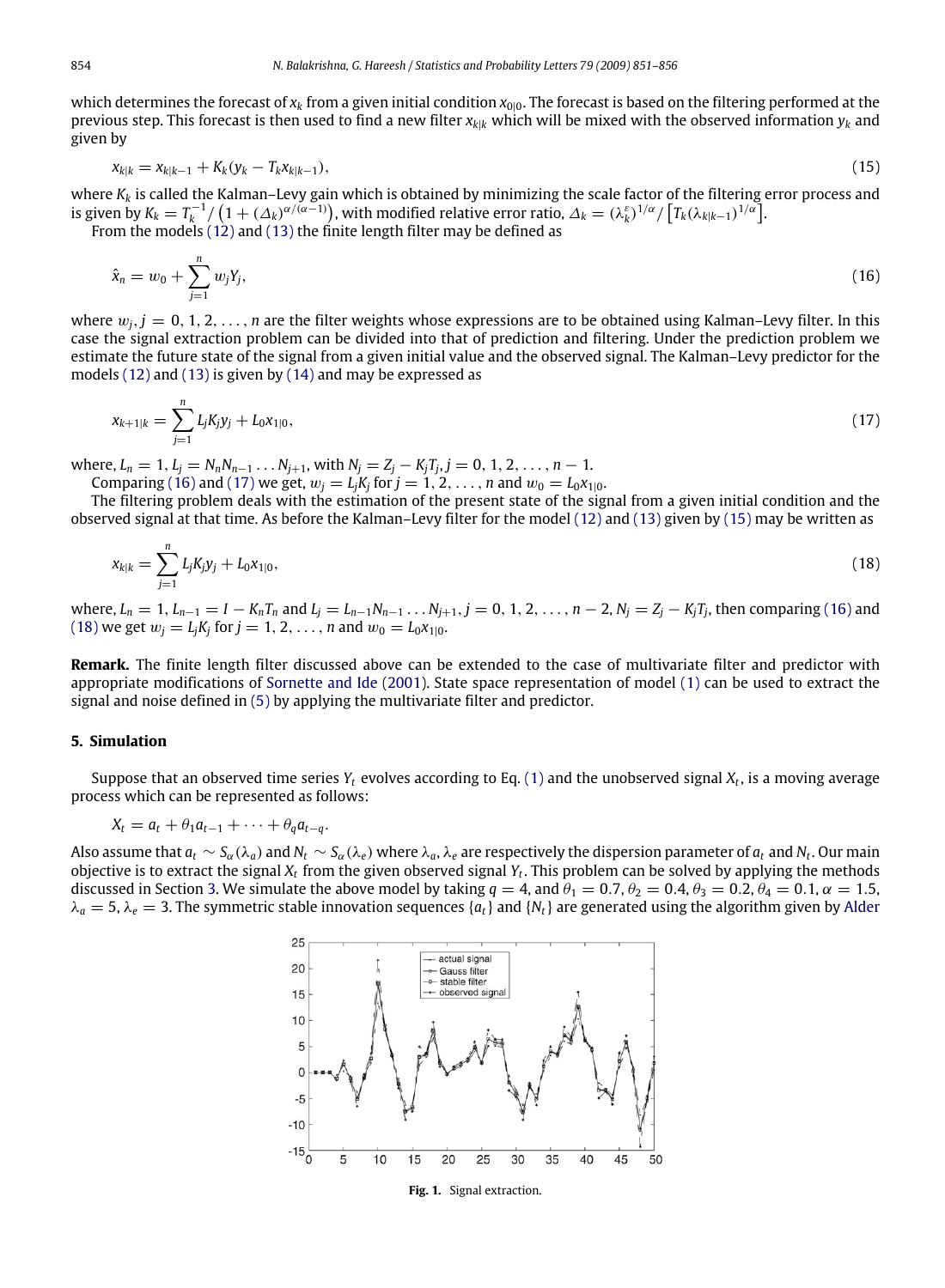



<span id="page-4-1"></span><span id="page-4-0"></span>

| Filter<br>$N = 100$          | Dispersion           | Error sum of squares |
|------------------------------|----------------------|----------------------|
| Gaussian<br>Stable           | 225.3723<br>218.7023 | 282.0869<br>258.6477 |
| $N=50$<br>Gaussian<br>Stable | 116.0728<br>113.0230 | 223,0761<br>212.4247 |

[et al.](#page-5-3) [\(1998\)](#page-5-3). The above computations are compared with the Gaussian Filter in terms of their error sum of squares and dispersion which are summarized in [Table 1](#page-4-0) for different sample sizes.